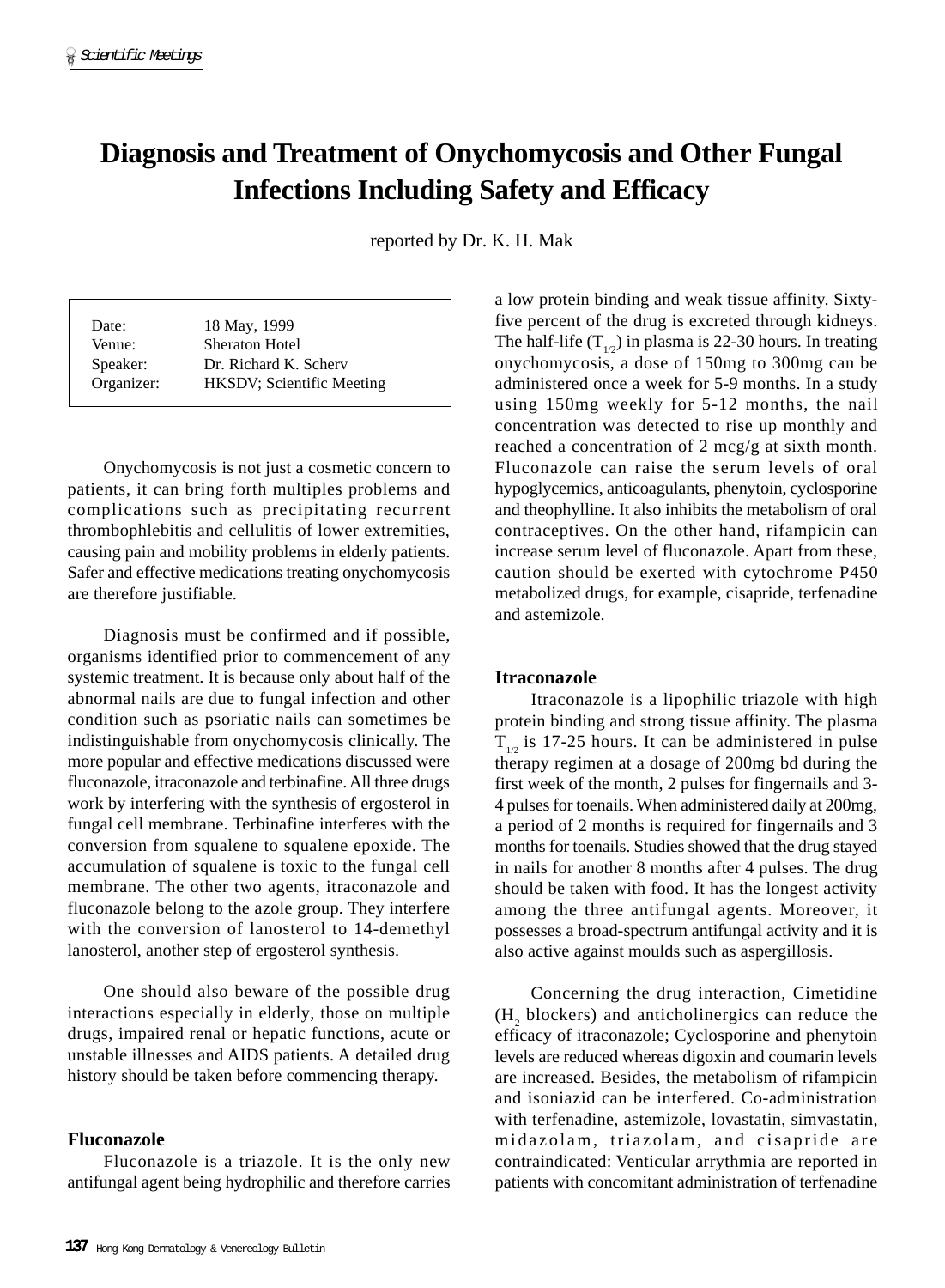or astemizole with azole drugs. For anti-lipid agents, there is an isolated report of acute rhabdomyolysis in patient on lovastatin when additionally treated with itraconazole. In midazolam and triazolam, itraconazole can markedly increase the serum level of these drugs, thereby increase their sedative and amnesic effect and prolonged the duration of hypnotic action. For cisapride, itraconazole can cause a marked rise in serum level of cisapride which can cause serious life-threatening ventricular arrhythmia. However, pulse/intermittent therapy can much reduce the possibility of drug interaction.

## **Terbinafine**

Terbinafine is an allylamine. It is also lipophilic with high protein binding and strong tissue affinity. It is mainly excreted through kidneys. Plasma  $T_{1/2}$  is 17-24 hours but there is a significant subpopulation of patients wherein the drug would remain in blood for 100 hours. Therefore, it is not a good choice for pulse/intermittent therapy. It is administered continuously at a dosage of 250mg qd, 2 months for fingernails and 3 months for toenails. For drug interaction, terbinafine can decrease caffeine clearance by 19% and increase cyclosporine clearance by 15%. Terfenadine can reduce terbinafine clearance by 16%. It is important to note that cimetidine reduces its clearance by 33% and rifampicin can increase its clearance by 100%.

#### **Adverse reactions of new antifungal agents**

The adverse reactions with these new antifungal agents are mild and infrequent (10-12%) including gastrointestinal upsets (cramps and diarrhoea), headache, urticaria and drug eruption. Terbinafine can cause a reversible taste disturbance. Regarding hepatotoxicity, some authorities concluded that new antifungal agents appear to be implicated in only a rare incidence of hepatic injury, appropriate patient screening and instruction regarding the reporting of adverse events should allow the safe use of these agents.

### **Why new antifungals are better?**

The new antifungal agents can reach the distal nail plate in 7-21 days whereas griseofulvin needs 6 months to reach fingernail and 9-12 months for toenails. Secondly, the new antifungal agents persist in nails for months after therapy whereas griseofulvin leaves the nails shortly after 1-2 weeks. Because of these properties of the new antifungals, short-term and pulse/intermittent therapy is feasible. However, each of them has its own pros and cons. Fluconazole acts against dermatophytes and yeasts, it does not require gastrointestinal acidity but there is increasing emergence of Candida resistant species; itraconazole has the broadest spectrum of activity (against dermatophytes, yeasts and moulds) but it needs gastrointestinal acidity for absorption (to be taken with food). Terbinafine carries the strongest antidermatophytic activity but being less effective against yeast and there is no data concerning activity against mould. Moreover, it can cause taste disturbance.

#### **Special considerations**

In children, oral antifungal agents can be given if the infection is severe. These three agents are safe in children but itraconazole and fluconazole are the drugs of choice because oral suspension is available. For childbearing age and lactating women, treatment should be deferred. Onychomycosis in immunocompromised patients should be aggressively treated. One third of diabetic patients have onychomycosis. Since nail bed rests directly on underlying distal phalanx, onychomycosis may lead to osteomyelitis and 7% of the amputation in diabetics may be associated with onychomycosis. Therefore, onychomycosis should be addressed seriously in diabetic. They should be given a full course of antifungal therapy with combined local physical and mechanical measures; and education on footcare should be given as well. When necessary, maintenance or re-treatment may be required.

#### **Choosing antifungal**

Several points should be considered when making a suitable choice of antifungal drug for patients. They include the past medical history (hepatic and renal diseases, AIDS), drug history, organisms cultured, prior treatment response, pregnancy status and preference of patient (pulse/intermittent/daily).

#### **Discussion**

The speaker was asked to comment on the result of L.I.O.N. (Lamisil vs Itraconazole on onychomycosis) study which showed superiority of terbinafine to itraconazole. Dr. Scher frankly admitted that he could not fully explain the wide discrepancy of efficacy between the two drugs as demonstrated by the study. It could be partially explained by the fact that intestinal